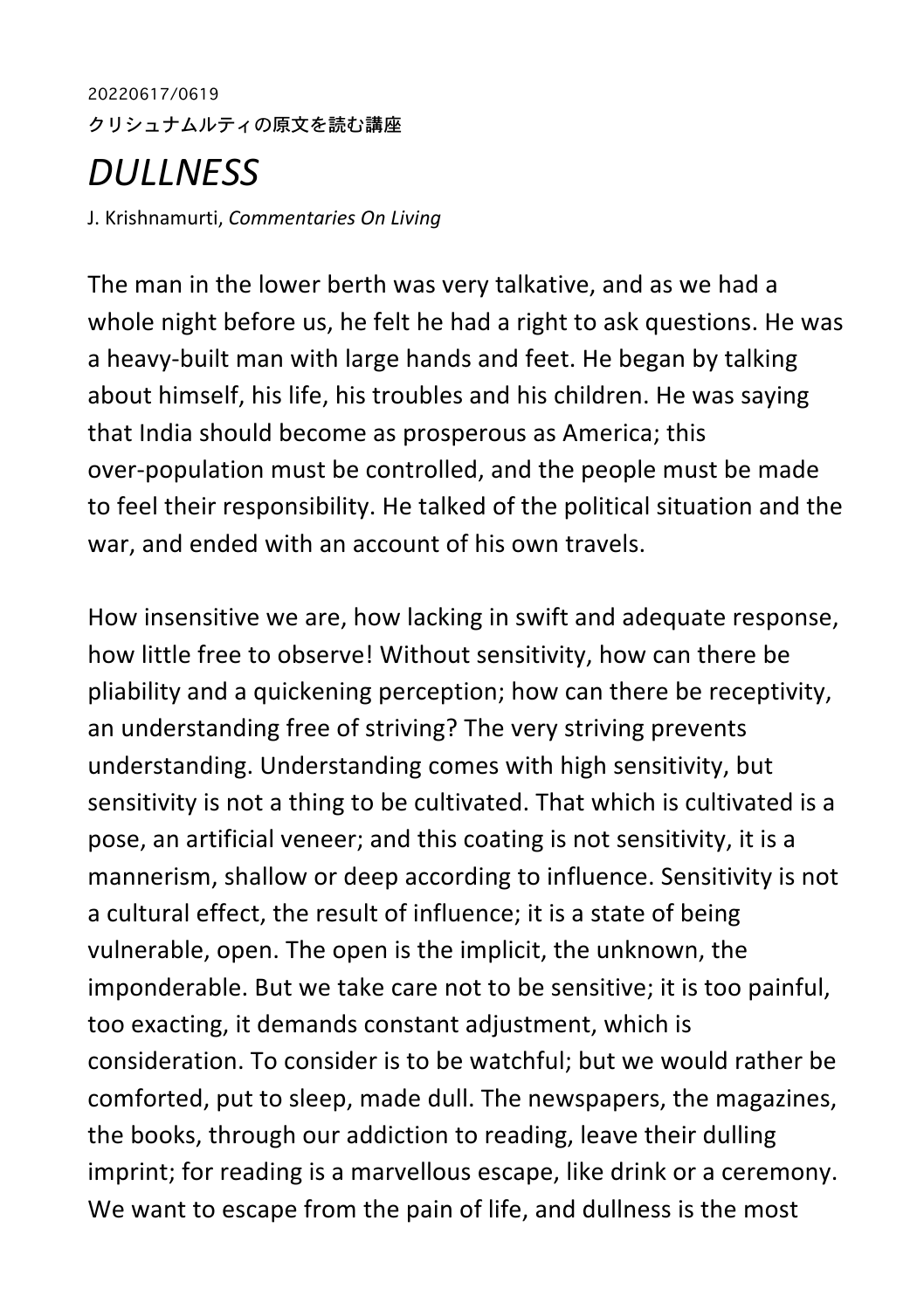effective way: the dullness brought about by explanations, by following a leader or an ideal, by being identified with some achievement, some label or characteristic. Most of us want to be made dull, and habit is very effective in putting the mind to sleep. The habit of

discipline, of practice, of sustained effort to become-these are respectable ways of being made insensitive.

"But what could one do in life if one were sensitive? I would all shrivel up, and there would be no effective action."

What do the dull and insensitive bring to the world? What is the outcome of their "effective" action? Wars, confusion within and without, ruthlessness and increasing misery for themselves and so for the world.

"To understand the total process of myself will take a time, and meanwhile my business will go to ruin and my family will starve."

Your family will not starve; even if you have not saved up enough money, it is always possible to arrange that they shall be fed. Your business will undoubtedly go to ruin; but disintegration at other levels of existence is already taking place. You are only concerned with the outward break-up, you do not want to see or know what is happening within yourself. You disregard the inner and hope to build up the outer; yet the inner is always overcoming the outer. The outer cannot last without the fullness of the inner; but the fullness of the inner is not the repetitious sensation of organized religion nor the accumulation of facts called knowledge. The way of all these inner pursuits must be understood for the outer to survive, to be healthy. Do not say that you have no time, for you have plenty of